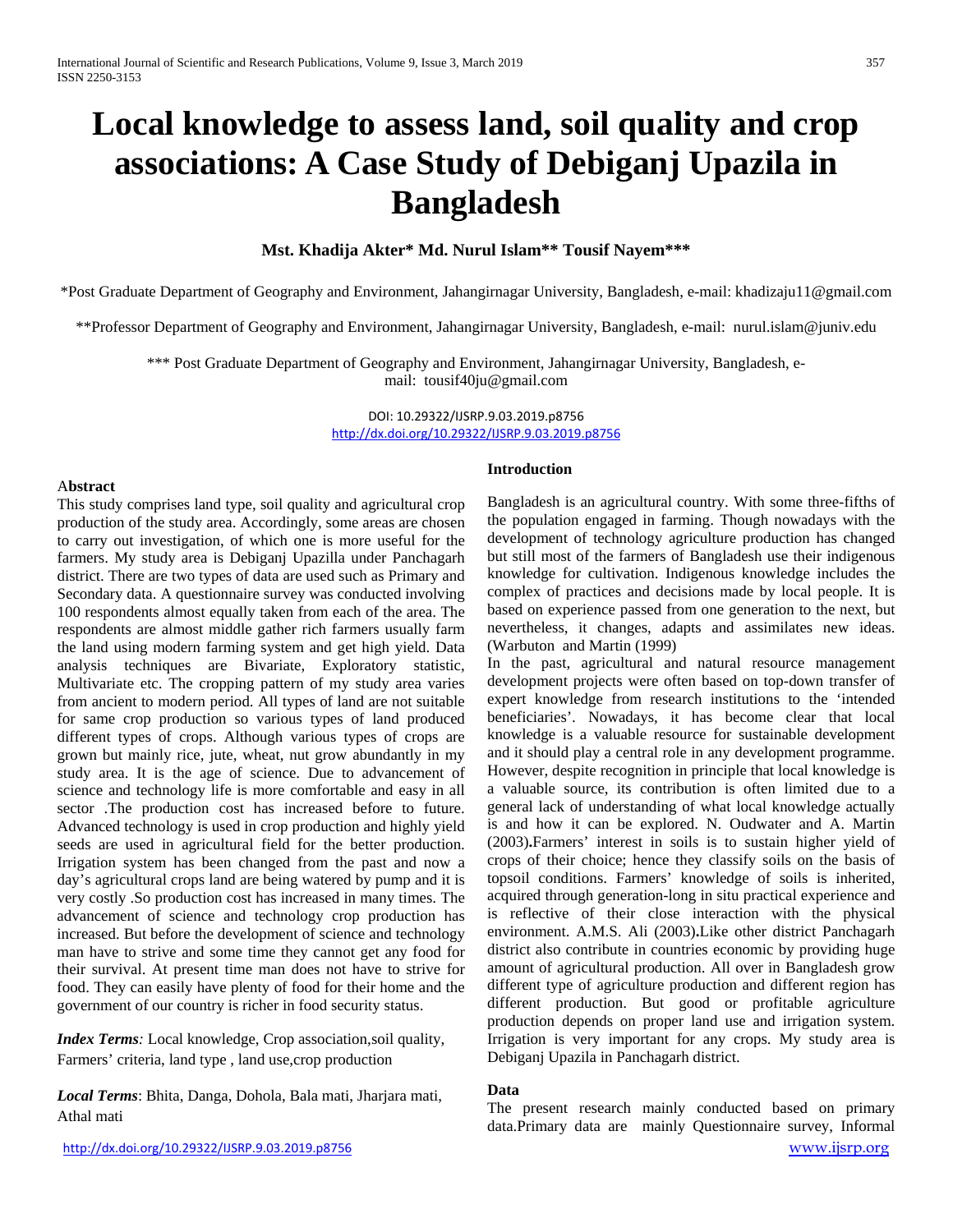interview, Focus group Discussion. Personal observation, individual interview and survey technique, focus group discussion that will be concluded in local people and household of the respondent's. For this study secondary data were collected from different published and unpublished sources. Some mentionable sources of data are Soil Research Development Institute( SRDI) journal, published and unpublished reports and dissertations.

### **Objectives**

- To investigate the land types of Debiganj upazila based on the farmer's local knowledge;
- To assess the farmer's local knowledge about the soil quality;.
- To analyze the agricultural crop selection for farming based on land type and soil quality.

# **Methodology**

The collected information about net cropped area, total cropped area which was recorded for analysis the main parts of the research explained by exploratory statistical analysis. Ms excel is used for data entry and graphical representation. For descriptive part maps have been produce by using Arc View GIS 3.3.To analyze the land type of the study area data are collected by questionnaire survey. To know the land type of the study area it is need to know the land type classification, quality of land type, land use of the study area. If these data collected than we can compare the land type, land use with Bangladeshi land type, land use.

In the study area maximum people are directly and indirectly involved in agriculture. Among them I have interviewed (in depth interview) randomly with ten farmers. My study area is consisted of 10 union. Data were collected from one union. A total of 100 farmers' were selected from 4 villages (4 villages from). From each of a village 20-30 farmers' were sampled and data were collected for the study. Debiganj, among the selected farmers, there were mixed groups of marginal, poor farmers and day laborers different age

#### **Study Area**

I have studied much research paper; thesis paper about my upazilla, but in every paper has lacking about the cropping pattern and land and soil quality. It is my home town upazilla and I have chosen this site so that the cropping pattern, socioeconomic condition and land and soil quality can be comprehended clearly. It is bounded by [Boda](http://en.banglapedia.org/index.php?title=Boda_Upazila) and [Panchagarh](http://en.banglapedia.org/index.php?title=Panchagarh_Sadar_Upazila) [sadar](http://en.banglapedia.org/index.php?title=Panchagarh_Sadar_Upazila) upazilas on the north, [Birganj,](http://en.banglapedia.org/index.php?title=Birganj_Upazila) [Khansama](http://en.banglapedia.org/index.php?title=Khansama_Upazila) and [Nilphamari](http://en.banglapedia.org/index.php?title=Nilphamari_Sadar_Upazila)  [sadar](http://en.banglapedia.org/index.php?title=Nilphamari_Sadar_Upazila) upazilas on the south, Domar upazila and [west bengal](http://en.banglapedia.org/index.php?title=West_Bengal) state of India on the east, [Thakurgaon sadar](http://en.banglapedia.org/index.php?title=Thakurgaon_Sadar_Upazila) and Boda upazilas on the west. There are a number of Indian enclaves in the upazila, most noted of which are Behula Danga, Balapara, Court Bhajni and Dahala Khagrabari.





Figure 1: location of the study area

Land use,Cultivable land 25359 hectares, fallow land 288 hectares; single crop 15%, double crop 64%, treble crop 21%. Arable land under irrigation 39%. Land control Among the peasants, 45% are landless, 15% small peasant, 25% marginal, 10% intermediate and 5% rich; cultivable land per head 0.19 hectare.

#### **Land type variation of the study area:**

My study area has various type of landform. According to SRDI there are mainly three types of land form found. These are high land, medium high land and medium low land. Medium high land is the most dominant landform of my study area. And according to the questionnaire survey it also found that medium high land is the most dominant landform of the study area.



Figure 2: Land type variation of study area by (%) Source: field survey,2015

The land type variations of the study area are mostly high land, medium high land and medium low land. Generally rice and jute are cultivated in medium low land and medium high land. High land is cultivated for wheat, maize, peanut and various type of vegetable. Percent of medium high land is more than high land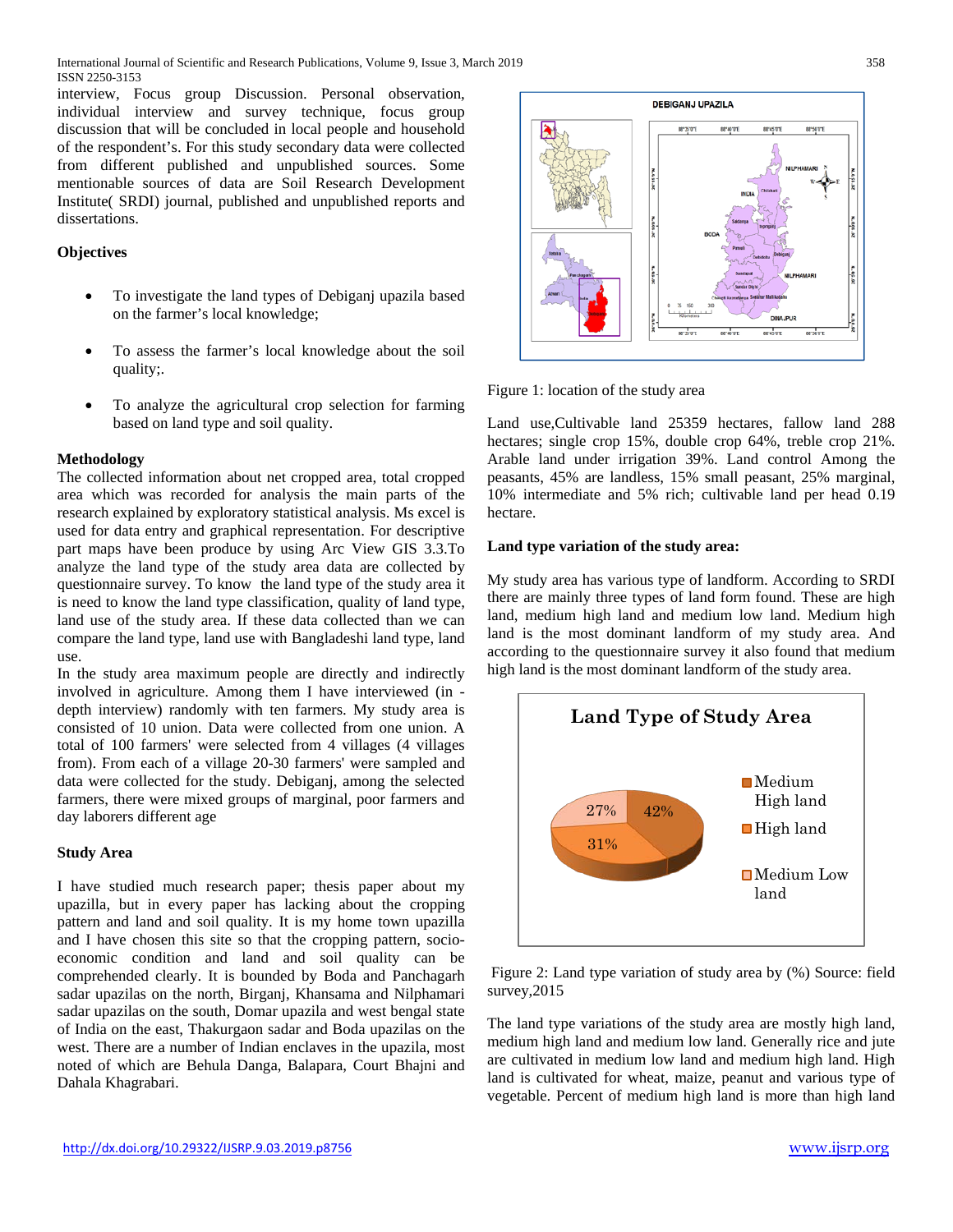and medium low land. High land is 31%, medium high land is 42% and medium low land is 27%.(figure:2)

|                     | Land type class<br>of Bangladesh |                      | Land type class of study<br>area |              |                               |
|---------------------|----------------------------------|----------------------|----------------------------------|--------------|-------------------------------|
| land type           | $%$ of<br>total                  | Local<br><b>Name</b> | <b>SRDI</b><br><b>Name</b>       | %of<br>total |                               |
| High land           | 20%                              | <b>Bhita</b>         | High<br>Land                     | 31%          |                               |
| Medium<br>high land | 39%                              | Danga                | Medium<br>high land              | 42%          | Table 1:<br>Compares          |
| Medium<br>low land  | 15%                              | Dohola               | Medium<br>low land               | 27%          | between<br>Banglade<br>sh and |
| Low land            | 8%                               |                      |                                  |              | study<br>area's               |
| Very low<br>land    | 2%                               |                      |                                  |              | land type                     |

Source:

# field survey,2015

#### **Land use of study area**

Debiganj upazila of Panchagarh district which is located in the northern part of Bangladesh. Northern part of Bangladesh is higher than other part of Bangladesh so land type and agriculture are mostly different from other part of the country. Medium type land is most dominated land type of my study area. From the above diagram we can see that 64% land are used for cultivated double crop which means most of the land of the study area is capable to cultivate two types of crops in the study area.





# Source: field survey,2015

From the above diagram, land of the study area are used mainly two types of crops in a year.69% of land which means most in the land are cultivated two crops and 19% land are cultivated three types of crops and 12% lands are used for single crops. Double croppedarea is used for cultivating Boro and Aman. ( figure 3)

| Table 2: Compares between Bangladesh and study area's land |     |  |
|------------------------------------------------------------|-----|--|
|                                                            | use |  |

| Source:                                                                  | Land use by SRDI       | Land use by<br>questionnaire |                           |                   |
|--------------------------------------------------------------------------|------------------------|------------------------------|---------------------------|-------------------|
| field<br>survey, $20$<br>15                                              | Land use types         | Area<br>$(in \%)$            |                           | Area<br>$(in \%)$ |
|                                                                          | Single cropped<br>area | 21                           | Single<br>cropped<br>area | 12                |
| Agricultu<br>ral Land<br>use:                                            | Double cropped<br>area | 64                           | Double<br>cropped<br>area | 69                |
| <b>Different</b><br>land<br>are<br>for<br>use<br>different<br>cultivatio | Treble cropped<br>area | 15                           | Treble<br>cropped<br>area | 19                |

n of crops. Cultivation of crops in different land on land type.



Figure 4: Agricultural Land use of the study area Source: field survey,2015

From the above diagram, it is found that, two types of crops are mainly produce IRRI is cultivated in 29% and Amon rice is 23% land of the study area. In the study area 14% land is used for jute cultivation. Peanut and wheat are also two important crops of the study area. Another art of the land are used for potato, onion, corn etc. cultivation.**(**Figure 4)

# **Irrigation system for different land type in the study area**

Groundwater system firstly used in northern district of Bangladesh and also more particularly in those place where surface water was not easily and adequately available.The groundwater based irrigation techniques have huge capabilities to expand irrigation, because these two techniques there are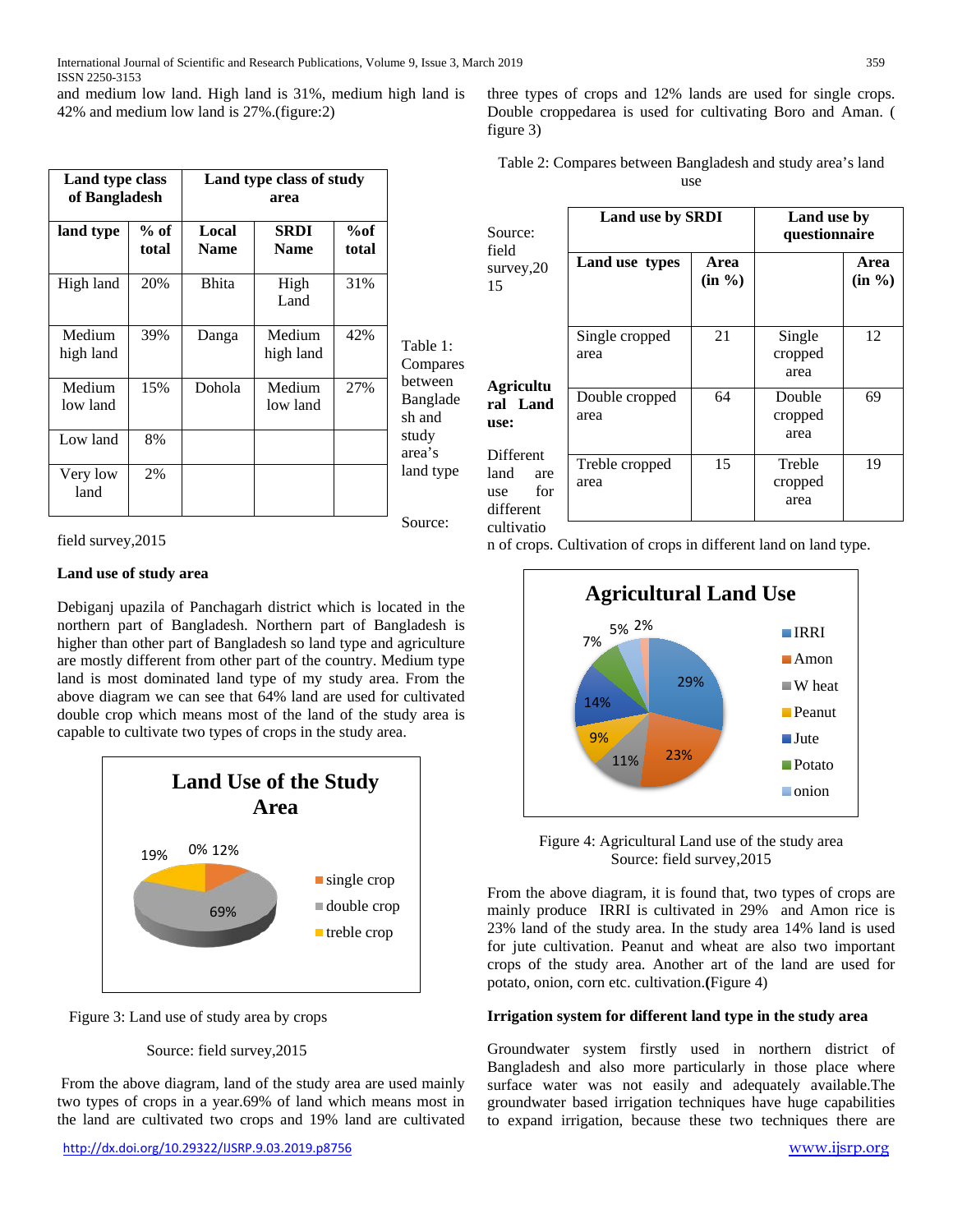HTWs (Hand Tube wells) used in many places mostly in 'char' area where water table is very high and one or two pipes are enough to draw groundwater for irrigation purposes.



Figure 5: Irrigation system of study area

Source: field survey,2015

It was found that in the study area the main irrigation system is STW. The depth of the STW is varies by type of land. The depth of STW is more in high land. From the above diagram we can

| Soil<br><b>Suitabilit</b><br>y class | Soil<br>type                 | Land<br>type | Total<br>$area\%$ | Principal<br>land use                                      | <b>Farmers</b><br>rating<br>of soil<br>quality |
|--------------------------------------|------------------------------|--------------|-------------------|------------------------------------------------------------|------------------------------------------------|
| $\mathbf{1}$                         | bele-<br>doas<br>h<br>maati  | <b>Bhita</b> | 31                | homestea<br>d<br>trees,<br>cropland,<br>fallow<br>/grazing | Poor                                           |
| $\mathfrak{D}$                       | pali-<br>doas<br>h<br>maati  | Danga        | 42                | cropland                                                   | Good                                           |
| 3                                    | aintel<br>doas<br>h<br>maati | Dohol<br>a   | 27                | cropland                                                   | Medium                                         |

see that highest depth is 210ft and the lowest depth is 150ft(figure 3)

#### **farmers' Criteria of classification of soils:**

The farmers distinguish soil types primarily on the basis of color, consistence, texture, organic matter content, drainage, salinity, acidity, and fertility of soils. They use indigenous methods such as visual observation while tilling, tasting by tongue, feeling and rubbing with fingers to determine various soil properties. Farmers' measurements of soil properties are rather qualitative than quantitative except for soil fertility, which is quantitatively determined by per acre yield of rice.Farmers' criteria and methods of classification of soils Soil property/criterion Method of determination of soil properties Percentage of total farmers (%) Bulk density feel the soil compactness while tilling feel the soil weight by hand. Texture while tilling, observe the presence of sand, silt, and clay.



Figure 6: soil classification criteria of farmer

#### Source: Field study, 2015

Farmers are classifying soil on the basis of various criteria. These are color of soil, rubbing, vegetation growing capacity, amount of water content of soil ete. Deep or dark color of soil represent clay soil, brown color represent silty soil and light color represent sandy soil. Clay soil has dark vegetation and more water holding capacity .In my study area 45% farmer classify soil by water holding capacity of soil, more than 25% classify by color.(figure 6)

Table 3 : Farmer's knowledge of soil suitability classification of the study area

Source: Field study, 2015

This type of soil is slightly light grey in color, less compact, well drained and less fertile. About 42% of the village soils in the land is dark grey pali–doash maati which is more compact, poorly drained, rich in organic matter, and fertile. Farmers identified the dark grey soils of dohola land immediately near of the settlement to be aintel maati (clay) that occupies 42% of the village soils. This type of soil is highly compact, poorly drained and less fertile. Dark grey and black soils found which are recognized as aintel–doash maati that covers 27% of the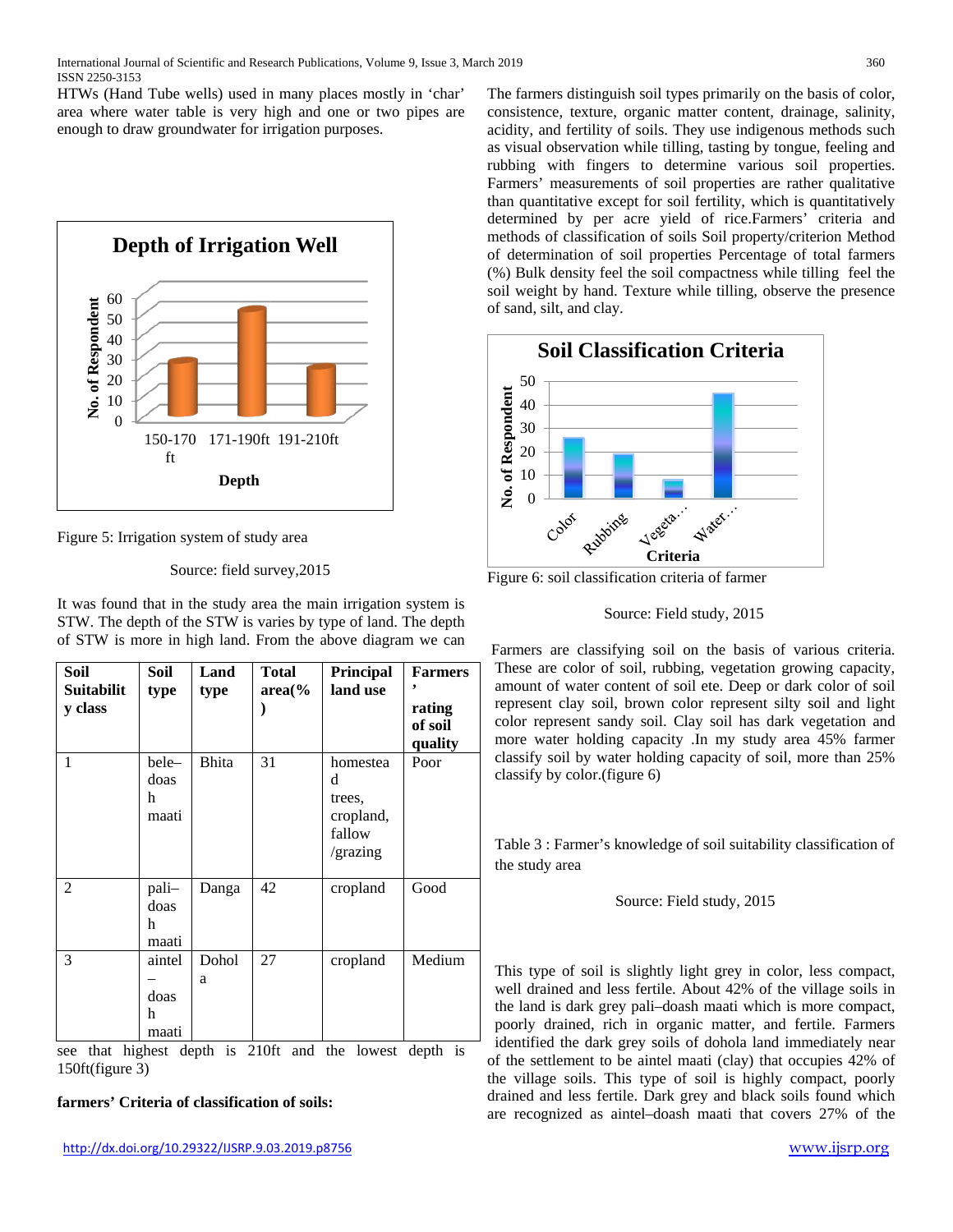village land. Farmers viewed this soil to be less compact, poorly drained, rich in organic matter and least fertile.( table 3) **Soil texture and their local name:**

Table 4: Percentage of Soil texture and their local name

#### Source: Field study, 2015

Above table shows the soil classification of study area. The graph represents silty soil as highest (45%) and clay soil as lowest (21%). Sandy loam soil is ideal for Paddy, potato, wheat, jute, kaun, and this type of soil requires heavy irrigation and generally found on high and medium land.

# **Fertility of soil of the study area**



Figure 7 : fertility of soil of the study area

#### Source: Field study, 2015

Fertility of soil of our country is almost good for which various type crop grow every where among the country. In my study area 50% land quality is good. Medium land 36% and poor land 14%.(figure 7)



#### **Increase and decrease of fertility of the study area:**

Figure 8: Increase and decrease of fertility of the study area

# Source: Field study, 2015

Fertility of soil are increasing now a days. Because of using various fertilizer production capacity of soil is more than before. From the above graph 50% soil of the study are increasing fertility. Thus, the farmers' knowledge of soils has greater utility toward the sustainability of agriculture in the village. On the other hand, the scientific classification of the village soils is based on quantitative measurement of physical and chemical properties of topsoil of a large number of sampled plots. Results of this analysis will make a valuable contribution to the national database on soils and will have greater utility for fertilizer recommendations.

#### **Crop production season of the study area:**

#### Table 5: crop production by season

| Croppin<br>g Season | Month              | <b>Crops</b>                                                      |
|---------------------|--------------------|-------------------------------------------------------------------|
| Kharif 1            | March-<br>May      | Jute, Maize.                                                      |
| Kharif 2            | June-<br>October   | Amon, garlic, Ginger,<br>different kinds of summer<br>vegetables. |
| Robi<br>Crop        | $Now-$<br>February | IRRI, Wheat, Peanut, Potato, O<br>nion                            |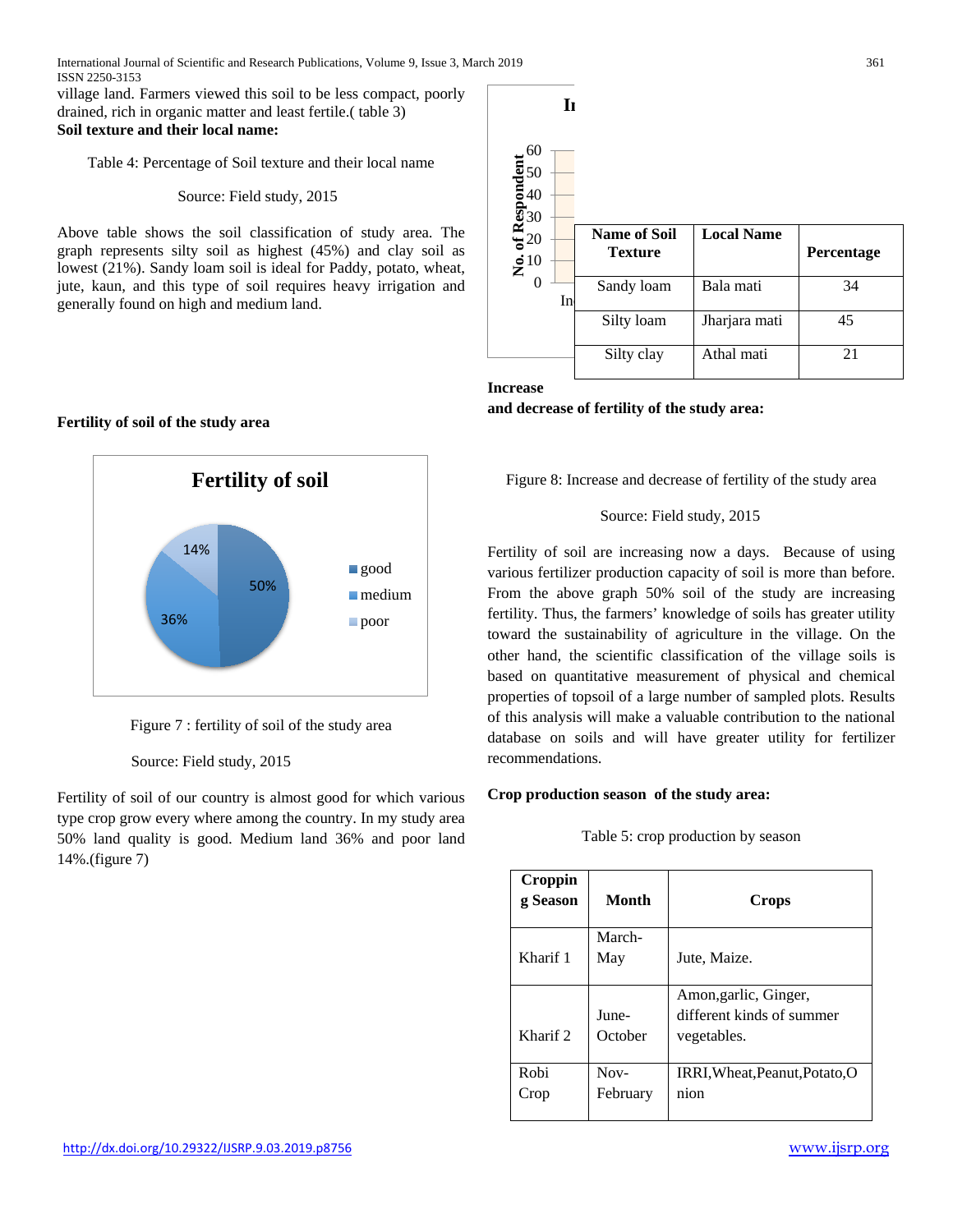Source: Field survey, 2015

Kharif 1 (Mid March to Mid July) is characterized by unreliable rainfall and varies in timing, frequency and intensity from year to year, and provides only an intermittent supply of moisture for such crops as broadcast Aman, Aus, amaranths, teasle gourd, etc. During this transition period, soils intermittently become moist and dry. The relative lengths and frequency of such periods depend on the timing and intensity of pre-monsoon rainfall during this season in individual years. With the expansion of irrigation facilities, some of the Pre-kharif crops are now gro kinds of summer vegetables wn under irrigated conditions. These include Jute, Maize.

Kharif 2 (Mid -July to Mid October) starts from May when the moisture supply and from rainfall plus soil storage is enough to support rainfed or un-irrigated Kharif crops. The period of excess precipitation is called the humid period. The crops most extensively cultivated during the Kharif season are Aus, broadcast Aman,Transplant Aman, sesame, different kinds of summer vegetables, ginger, turmeric, pepper, green chilli, different kinds of aroids, cotton, mungbean, black gram, etc. Most Kharif crops are subject to drought and flood in areas without water control.

Rabi (Mid- October to Mid- March) season starts at the end of the humid period and lasts to the pre-kharif season. The mean starting date of the Rabi season ranges from 1-10 October and the mean end dates range from 1-10 February .Most common Rabi or winter crops are wheat, maize, Boro rice, mustard, groundnut, potato, sweet potato, sugarcane, chickpea, grass pea etc.

Table: 6 Type of crop production

| <b>Types of Crop</b> | Name of the crops                                                                                   |
|----------------------|-----------------------------------------------------------------------------------------------------|
| Food crops           | Rice, Wheat, Maize, peanut,<br>Oilseeds, Potatoes,<br>Sugarcane, Fruits, Spices,<br>Vegetables etc. |
| Cash crops           | Jute                                                                                                |

Source: Field survey, 2015

#### **Types of crop production of the study area:**

In my study area two types of crops are cultivated. These are food crops and cash crops. In my study area mainly food crops are cultivated. About 81% land are used to produce food crops and 19% are used to produce cash crops.( figure 8)



Figure 9: crop production f the study area

Source: Field survey, 2015

**Amount of crop production of the study area:**



Figure 10: amount of crop production

#### Source: Field survey, 2015

Various types of crops are produced in Debiganj upazila. These are rice, wheat, jute, peanut , various types of vegetables. Amount of crop production depend on land fertility, irrigation, seeds etc. From the above graph it is found that IRRI is the most cultivated crops among others crops and IRRI is produced 20-25 mon in 1 acre. Production of Amon rice is 10-15 mon, wheat production is 10-15 mon, jute production is 8-10, peanut is 6-8 etc..( figure 5.7)

#### **Crop production risk of the study area:**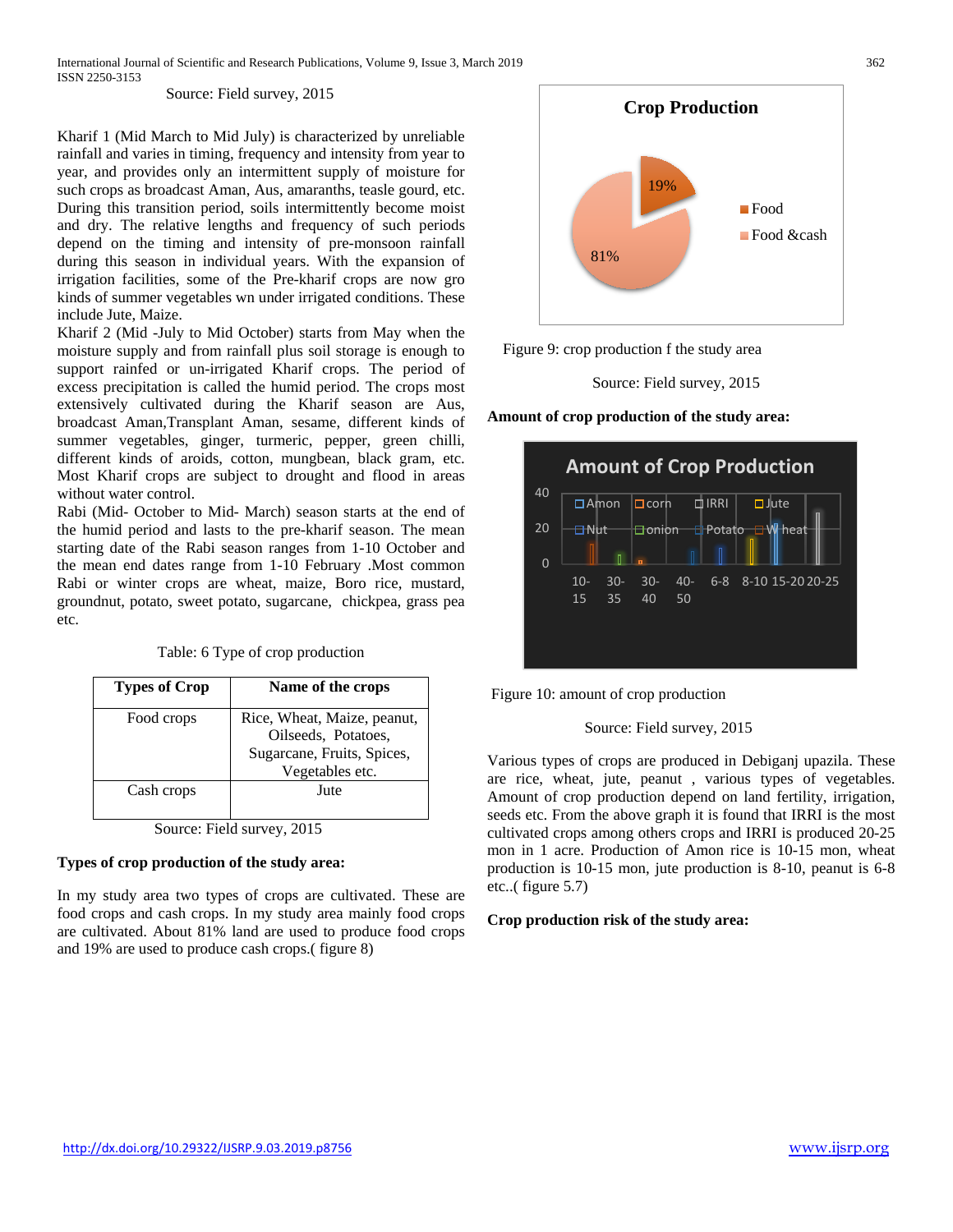International Journal of Scientific and Research Publications, Volume 9, Issue 3, March 2019 363 ISSN 2250-3153



Figure 11: crop production risk

Source: Field survey, 2015

#### **Crop production risk of the study area:**

Bangladesh is a disaster prone country. Flood is occurs generally almost every year which is damage crop production. In the northern part of Bangladesh crop production are damage by drought. Though my study area is located in the northern part crop production are damage by drought less or more. The natural risk for crop production is 89% and human risk is 11%. (figure 11)

#### **Increasing and decreasing of food production of the study area:**

Now a day because of using fertilizer, insecticide, irrigation production of crops are increasing than before. Farmer are more conscious and have more agricultural knowledge than before which help to produce better crops. Production of crops of the study areas are increasing more than 80%.( figure 5.9)





Source: Field survey, 2015

<http://dx.doi.org/10.29322/IJSRP.9.03.2019.p8756> [www.ijsrp.org](http://ijsrp.org/) **Seasonal cropping pattern of Bangladesh and study area:**

|  | Table 7: seasonal cropping pattern of study area |  |  |
|--|--------------------------------------------------|--|--|
|  |                                                  |  |  |

| Croppi         |              |                                    |           |
|----------------|--------------|------------------------------------|-----------|
| ng<br>Season   | <b>Month</b> | <b>In Bangladesh</b>               | In study  |
|                |              | sugarcane, maize                   | area      |
|                |              | , jute, amaranths,                 |           |
|                |              | groundnut,                         |           |
|                |              | banana, sesame,                    |           |
|                |              | lady's finger,                     |           |
|                |              | teasle gourd,                      |           |
|                |              |                                    |           |
|                |              | sweet gourd,                       |           |
| Kharif -       | March-       | white gourd,                       | Jute,     |
|                |              | bitter gourd,                      |           |
|                |              | ribbed gourd,                      |           |
| 1              | May          | ginger, turmeric                   | Maize.    |
|                |              | etc                                |           |
|                |              |                                    |           |
|                |              | Aus, broadcast                     |           |
|                |              | Aman, Transplan<br>t Aman, sesame, | Amon,     |
|                |              | different kinds                    | garlic,   |
|                |              | of summer                          | Ginger,   |
|                |              | vegetables,                        |           |
|                |              | ginger, turmeric,                  | different |
| Kharif -       | June-        | pepper, green                      | kinds of  |
|                |              | chilli, different                  | summer    |
|                |              | kinds of aroids,                   |           |
| $\overline{2}$ | October      | cotton.                            | vegetabl  |
|                |              | mungbean, black                    | es.       |
|                |              | gram, etc<br>wheat, maize,         |           |
|                | Nov-         | Boro rice,                         | IRRI,     |
|                |              |                                    |           |
|                |              | mustard,                           | Wheat,    |
| Robi           | Februar      | groundnut,                         | maize     |
|                |              | sesame, potato,                    | Peanut,   |
|                |              | sweet potato,                      |           |
| Crop           | у            | sugarcane, lentil,                 | Potato,   |
|                |              | chickpea, grass                    | Onion     |
|                |              | pea etc.                           |           |

Source: Field survey, 2015

#### **Association of land type, soil quality and crop production**

#### **High land and crop production:**

There are 31% high land of the study area according to questionnaire survey. This high land are little or not flooded. These land are used to cultivated maize, peanut, various type of vegetable

Table 8: Association of land type and crop production

| Local<br>Land<br><b>Name</b><br>type | <b>Total</b><br>amount | Crop<br>selection by |
|--------------------------------------|------------------------|----------------------|
|--------------------------------------|------------------------|----------------------|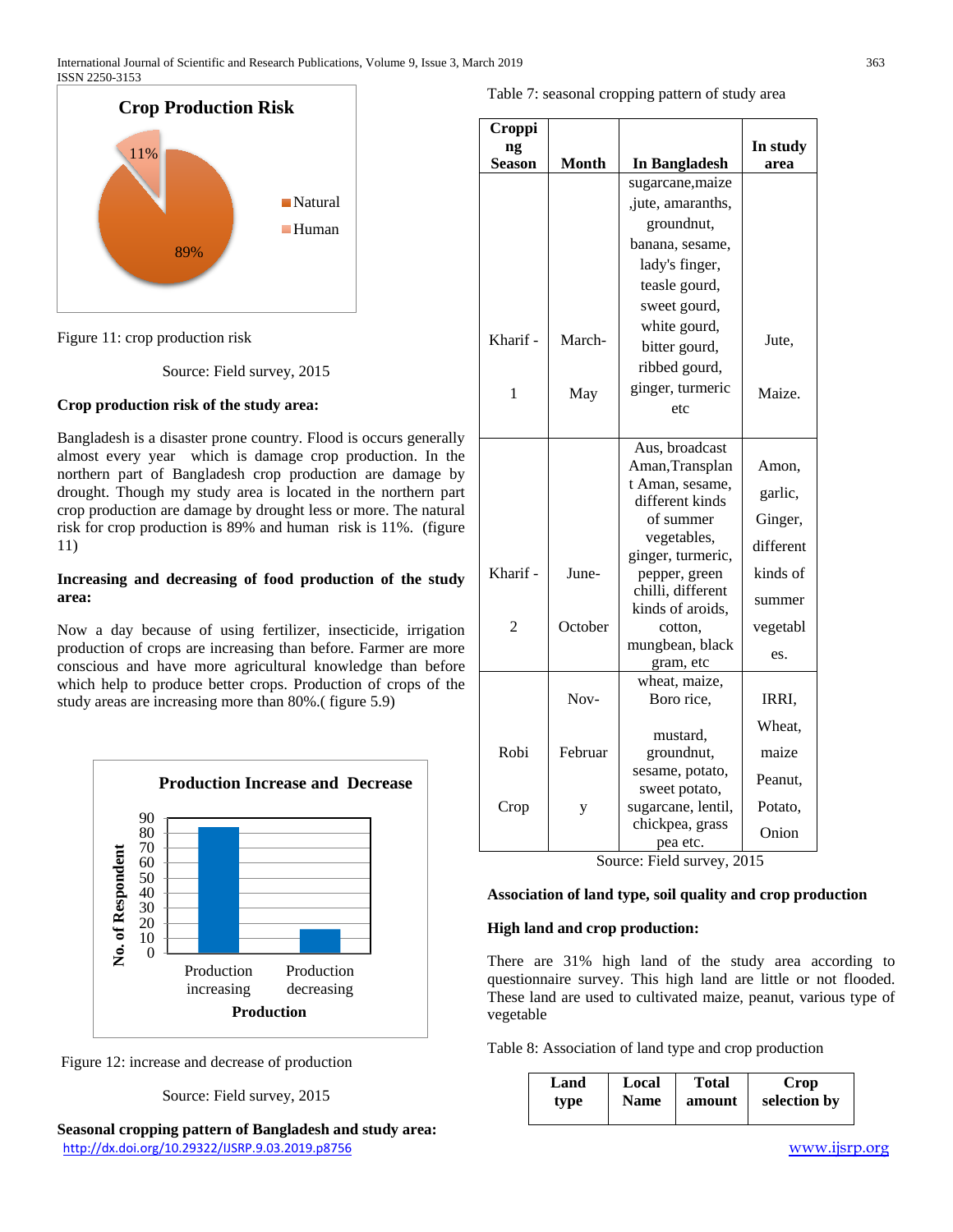| <b>Bhita</b> | 31 | Various type<br>of vegetables,<br>garlic, onion,<br>maize etc |
|--------------|----|---------------------------------------------------------------|
| Danga        | 42 | Aman rice,<br>peanut,<br>maize,<br>vegetable,<br>jute         |
| Dohola       | 27 | Boro rice,<br>Amon rice,<br>jute                              |
|              |    |                                                               |

# **Medium High land and crop production:**

In my study area a great portion of land is medium high land. This type of land are mainly silty soil. Rice, wheat, jute, are cultivated in this land.

# **Low land and crop production:**

According to the questionnaire 27% land are low land. Low and means silty clay soil.Low land are suitable for cultivate IRRI, jute, amon etc.

| Table 9: Soil quality and crop Suitability |  |  |  |
|--------------------------------------------|--|--|--|
|--------------------------------------------|--|--|--|

| Soil<br>type            | Soil<br>name  | Local<br>name    | <b>Total</b><br>amount<br>(%) | Crop<br>production                                                      |
|-------------------------|---------------|------------------|-------------------------------|-------------------------------------------------------------------------|
| Bele-<br>doash<br>maati | Sandy<br>loam | Bala<br>mati     | 34                            | garlic,<br>onion,<br>maize,<br>various<br>type of<br>vegetables,<br>etc |
| Pali-<br>doash<br>maati | Silty<br>loam | Jharjara<br>mati | 45                            | Aman rice,<br>peanut,<br>maize,<br>vegetable,<br>jute                   |

| Aintel<br>doash | Silty<br>clay | Athal<br>mati |    | Boro rice,<br>Amon rice,<br>jute |
|-----------------|---------------|---------------|----|----------------------------------|
| maati           |               |               | 21 |                                  |

Source: Field survey, 2015

Bele–doash maati: Bele–doash maati of the Bhita land that is drought-prone, infrequently flooded, and suitable for settlement and aman wheat, maize and vegetable cultivation. Farmers rated this soil to be 'poor' quality.

Pali–doash maati: Pali–doash maati of the danga land covers 42% of the village soils. This soil is drought-prone, annually flooded, and suitable for multiple croppings of aman and boro rice, jute and was ranked as the 'best' quality soil.

Aintel doash maati: Aintel doash maati annually flooded, poorly drained, and is suitable for jute, boro rice, aman rice,onion. And the farmers rated this soil as 'poor' quality

#### **Conclusion**

From the above analysis, my study area is mainly medium high land dominated area. Though more portion of the land of the study area is medium land, land of the study area is not as flooded as other lower land of Bangladesh. In the study area in winter season wheat and IRRI are cultivated by irrigation. Irrigation well are used for cultivation in dry season. Mainly two types of crops are mainly produce IRRI is cultivated in 29% and Amon rice is 23% land of the study area. in the study area. 14% land are used for jute cultivation. Peanut and wheat are also two important crops of the study area. Another art of the land are used for potato, onion, corn etc. cultivation**.**

Farmers' knowledge of soil management and sustainability in agriculture for many generations, the farmers have developed various indigenous soil management strategies to cope with tidal flooding, drought, soil fertility loss and salinity, and maintained a highly sustainable farming practice. To cope drought, and manage the surface water resource, they dig ponds and khals as reservoirs, build and maintain water retention walls around each field (ails), and adjust field surface slopes to achieve its uniformity. Conservation tillage and soil–moisture monitoring and cultivation of drought-resistant cultivars are commonly practiced here. The three widely used methods of soil fertility management on rice fields are crop rotation, conservation tillage, and cattle grazing on crop residue. Farmers cultivate aman rice during the haimantic season, vegetable and tobacco during the robi season, and leave the land fallow during the kharif (summer) to regain soil fertility. They believe that the cultivation of legumes increases soil fertility. Farmers leave crop residues on the field and allow cattle and other animals to graze on it to gain multiple sustainable benefits.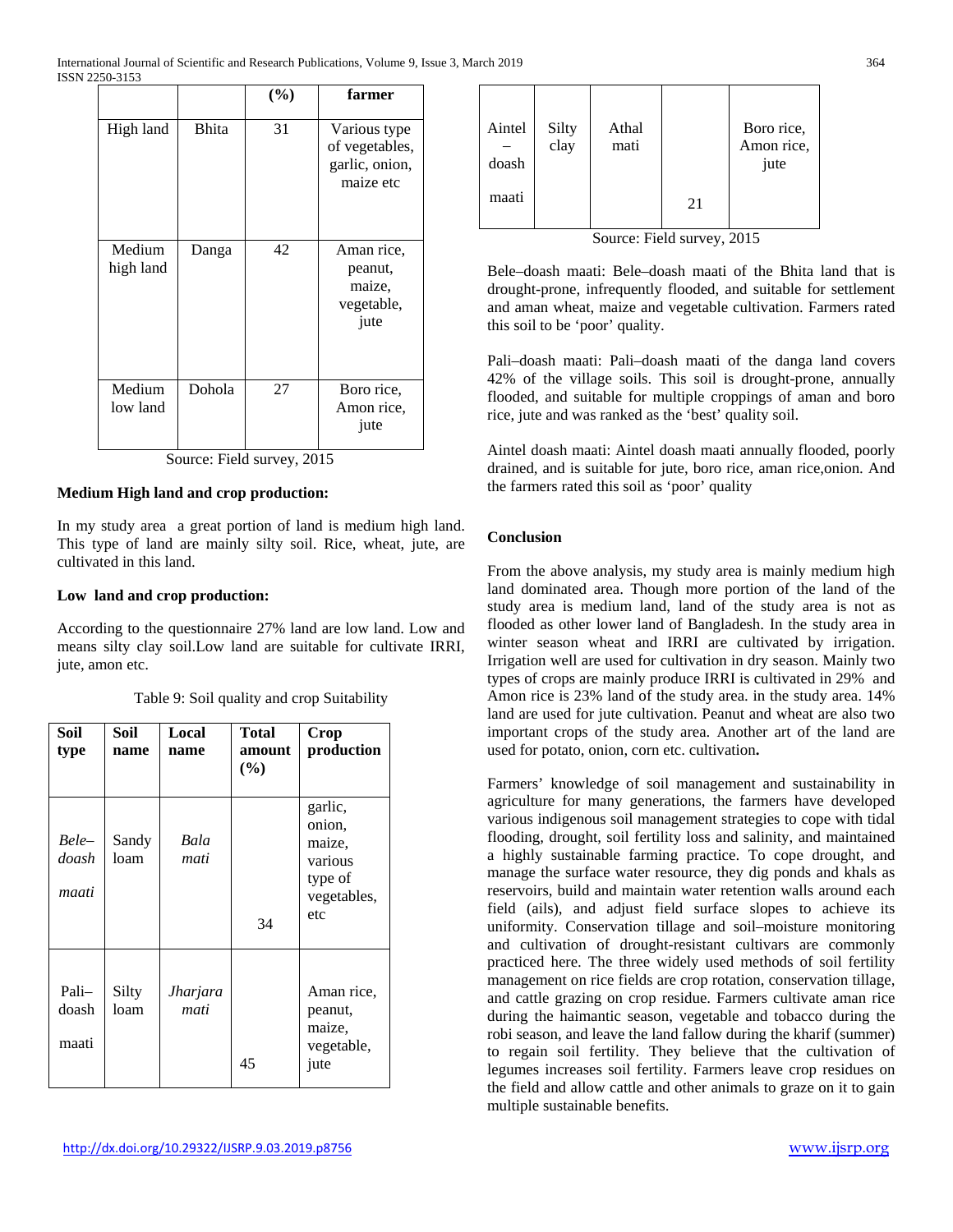The Authors wish to express sincere thanks to the Head of the Department of Geography and Environment, Jahangirnagar University, savar Dhaka-1342 for providing all necessary institutional support also Bangladesh Soil Research Development Institute(SRDI) for providing soil data.

#### **REFERENCE**

1.Agrawal, A., 1995. Dismantling the divide between indigenous and scientific knowledge. Development and Change 26, 413– 439.

2. Ali, A.M.S., 2002, Farmers' knowledge of soils and the sustainability of agriculture in a saline water ecosystem in Southwestern Bangladesh, Geoderma 111 (2003) 333–353, Department of Social Sciences, The University of Texas at Tyler, Tyler, TX 75799, USA

3. Arfin, A. et al., 2011, Study on Existing Status of Farm Environment and Awareness in a Farming Community of Dinajpur District, J. Environ. Sci. & Natural Resources, 4(2): 151-15, Department of Environmental Science Bangladesh Agricultural University, Mymensingh – 2202

4. Ashby, J.A., 1987, The effects of different types of farmers participation on the management of on-farm trials, Agricultural Administration and Extension 24, 234– 252.

5. Barr, J.J.F., 1998. Systems investigation of livelihood strategies and resource use patterns on Bangladesh floodplains. Proceedings of ''Rural Livelihoods, Empowerment and the Environment: Going Beyond the Farm Boundary''—15th International Symposium of the Association for Farming Systems Research and Extension, 29th Nov– 4th Dec. Pretoria, pp. 994–1003.

6. Barrera-Bassols, N, and Zinckb, J.A., 2003, Ethnopedology: a worldwide view on the soil knowledge of local people, Geoderma 111 (2003) 171–195, International Institute for Geoinformation Science and Earth Observation (ITC), PO Box 6, 7500AA Enschede, Netherlands

7. BBSs, 2013, District Statistics 2011,Panchagarh: Bangladesh Bureau Of Statistics

8. Benbrook, C.M., 1991, Sustainable Agriculture Research and Education in the Field, National Research Council, Washington, DC

9. Biggs, S.D., 1988, Research by Farmers: The Importance of Informal Agricultural R and D Systems in Developing Countries, Institute of Development Studies, Sussex, England.

10. Bodley, J., 1990, A Methodology for Adaptive Agricultural Research, Agricultural Administration (Research and Extension) London

11. Brammer, H. (2002), Land Use and Land Use Planning in Bangladesh. The University Press Limited. Dhaka. Bangladesh, The University ISBN 9840515659

12. Mondal, M. H., (2010) crop agriculture of Bangladesh: challenges and opportunities Bangladesh Agricultural Research Institute (BARI), Joydebpur, Gazipur, Bangladesh. ISSN 0258- 7122

13. Mustafa, A. A. et al., 2011, Land Suitability Analysis for Different Crops: A Multi Criteria Decision Making Approach using Remote Sensing and GIS1Water Technology Center, 2 Division of Agricultural Physics, 3Division of Soil Science and Agricultural Chemistry Indian Agricultural Research Institute, New Delhi-110 012

14. Oudwater, N. and Martin, A., 2002, Methods and issues in exploring local knowledge of soils, Geoderma 111 (2003) 387– 401, Livelihoods and Institutions Group, Natural Resources Institute, University of Greenwich, Chatham Maritime, Chatham, UK

15. Payton, R.W., 2000. Combining Systematic and Participatory Approaches for Developing and promoting strategies for Sustainable Land and Water Management. Final Report, European Commission DGXII INCO-DC Research Project ERBIC18CT960107. Centre for Land Use and Water Resources Research. University of Newcastle upon Tyne, Newcastle upon Tyne, UK.

16. Prakash, T.N. (2003)Land suitability analysis for agricultural crops: A fussy multicriterias decision making approach international instituted for geo information science and earth observation enschede, Netherlands.

17. Rasul, G. & Thapa, G. B., 2003, Sustainability of ecological and conventional agricultural systems in Bangladesh: an assessment based on environmental, economic and social perspectives, Rural and Regional Development Planning, School of Environment, Resources and Development, Asian Institute of Technology, PO Box 4, Klong Luang, Pathumthani 12120, Thailand.

18. Zuberi, M.I. et al., 2002, Contrasting approaches to integrating indigenous knowledge about soils and scientific soil survey in East Africa and Bangladesh, Geoderma 111

1[9.http://en.banglapedia.org/index.php?title=Debiganj\\_Upazila](http://en.banglapedia.org/index.php?title=Debiganj_Upazila)

20..https://agricultureandfarming.wordpress.com/2012/12/07/a-

little-about-the-agriculture-sector-in-bangladesh/

2[1.https://en.wikipedia.org/wiki/Agriculture\\_in\\_Bangladesh](https://en.wikipedia.org/wiki/Agriculture_in_Bangladesh)